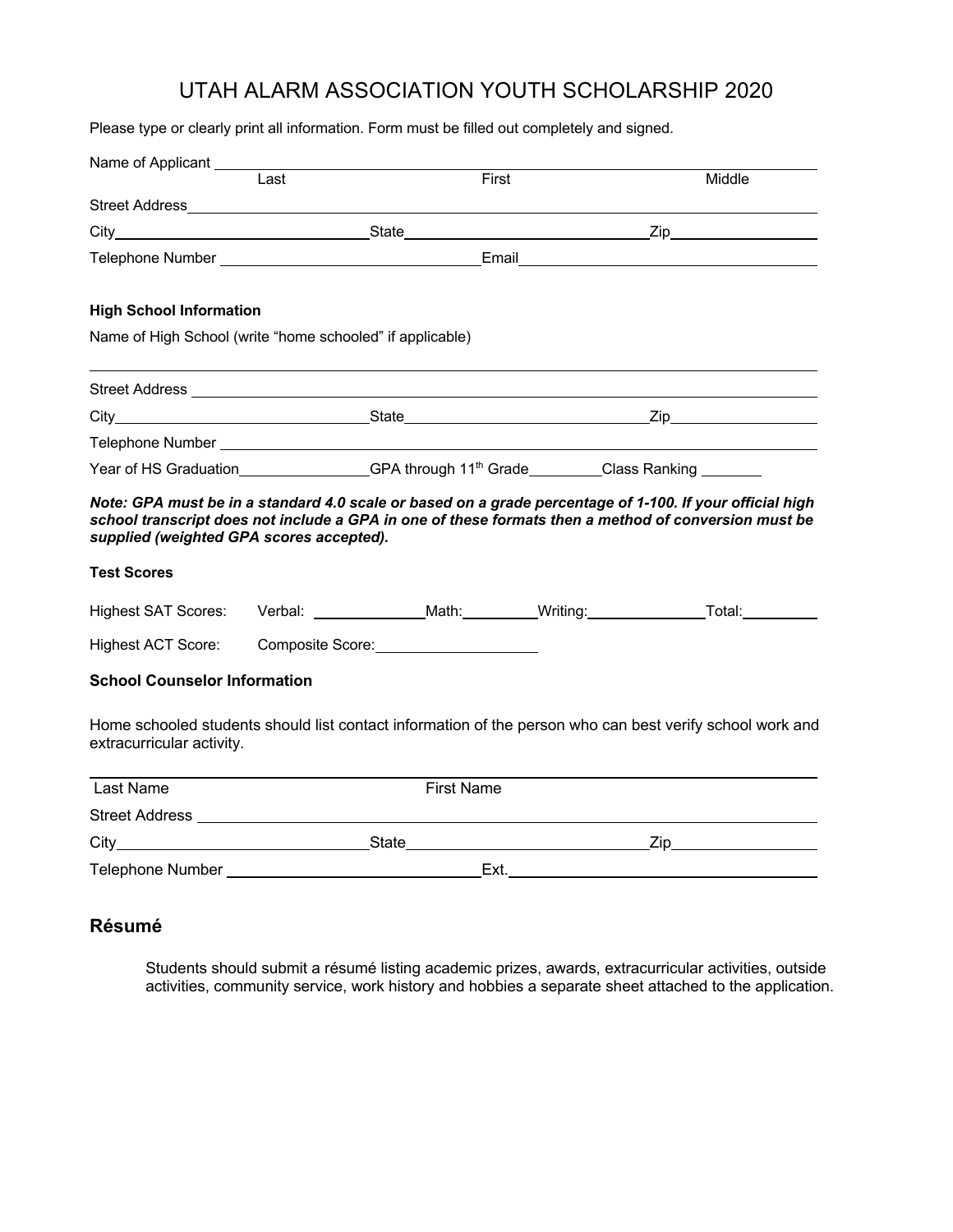#### **Writing Sample/Essay**

On a separate sheet(s) of paper, write a 500-1000 word essay which explains "**What it means to me to have my parent or guardian involved in securing our community**." Please be original, creative and use proper spelling, grammar and punctuation. (Only writing samples that are typed will be considered.)

The essay should be about *you* as an individual and how your parent or guardian, being a member of the safety community, has shaped your character. Be sure to include specific examples of how decisions you've made in your life reflect the example he or she has set.

#### **Community Service Verification Form**

Applicants must submit the attached community service application form. Please print as many copies as you need. You should submit one form for each place where you volunteered.

Applicants who submit this form and meet the appropriate requirements agree to the following:

- 1. All prize winners will be notified in writing.
- 2. All applications and writing samples become property of the Utah Alarm Association.
- 3. I verify to the best of my knowledge that all of the information contained in this application is accurate and correct. My parent or guardian has signed this application too, verifying the accuracy of the information contained herein.
- 4. I agree to the terms and conditions of the Utah Alarm Association scholarship program. I authorize the UAA to verify all aspects of this application with my high school or the employer of my parent or guardian. I agree to abide by all the terms and conditions of the Utah Alarm Association Scholarship Rules.

| <b>Student Signature</b>  | Date |  |  |
|---------------------------|------|--|--|
|                           |      |  |  |
|                           |      |  |  |
| Parent/Guardian Signature | Date |  |  |